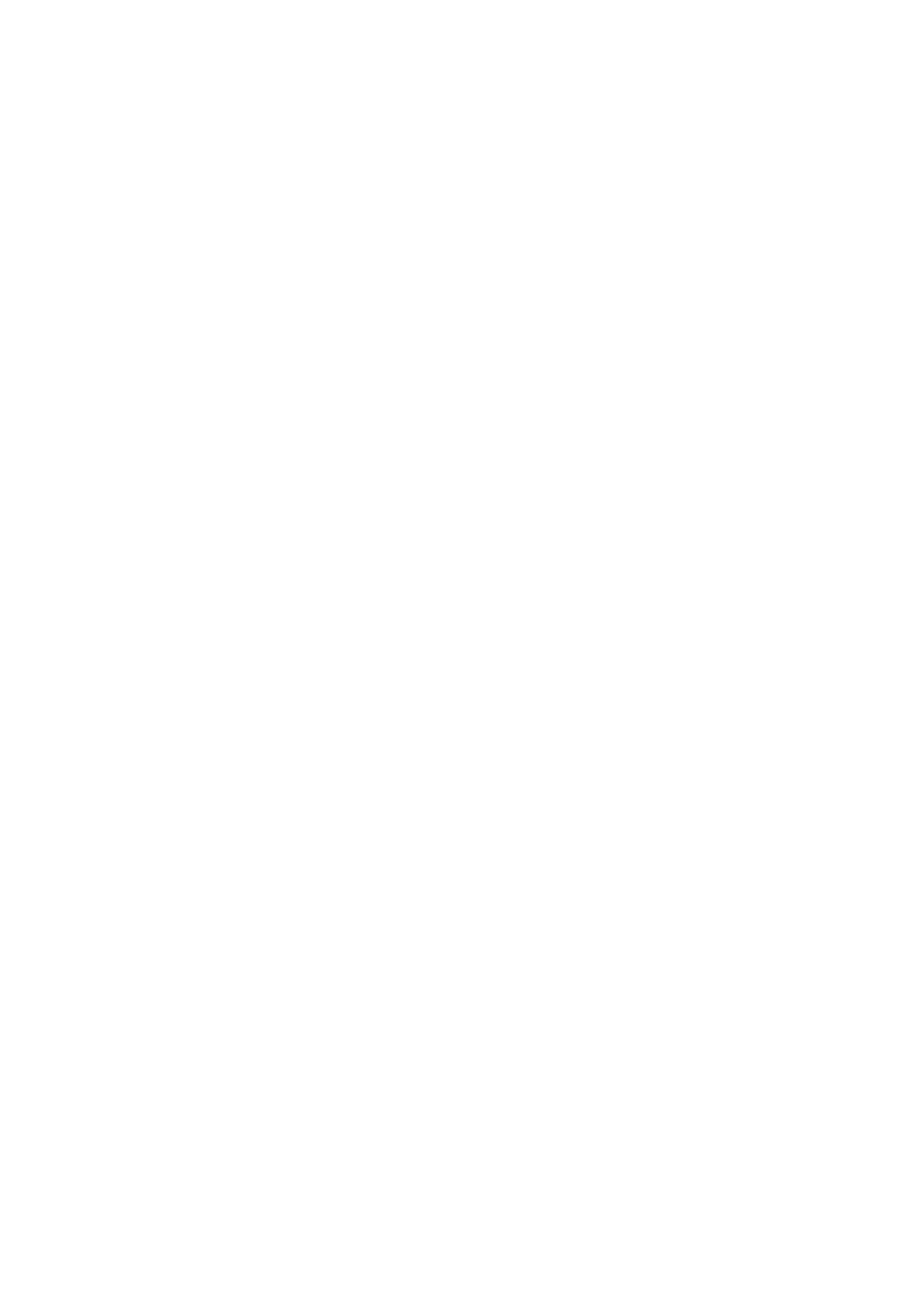## **Table of contents**



Introduction  $\rightarrow$  **6** 



#### **Emerging Guidance regarding the development of the International Hague Network of Judges**

- 1 Appointment and designation of members of the International Hague Network of Judges 8
- 2 Information about members of the Network 9

#### **Principles for General Judicial Communications**

- 3 Internally *within the domestic court system* **10**
- 4 Internally *relationship with Central Authorities* 10
- 5 Internationally *with foreign judges and the Permanent Bureau* **11**

**Y8**

**Principles for Direct Judicial Communications in specific cases including commonly accepted safeguards**

- 6 Communication safeguards 13
- 7 Initiating the communication 13 8 The form of communications and
- language difficulties 14
- 9 Keeping the Central Authority informed of judicial communications 16

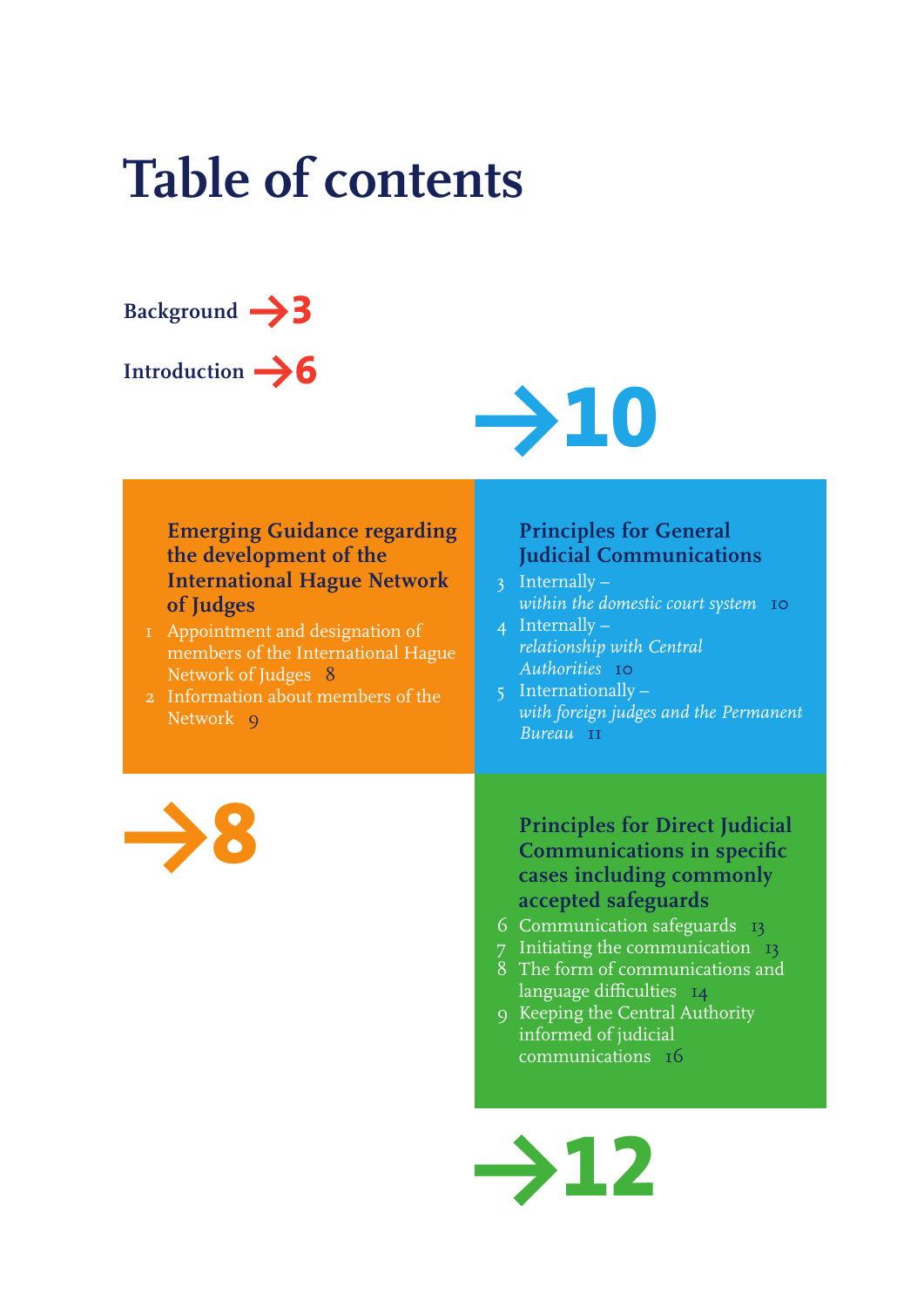Published by **Hague Conference on Private International Law Permanent Bureau** Churchillplein 6b 2517 JW The Hague The Netherlands

 $\frac{6}{3} + 31703633303$  $\equiv$  +31 70 360 4867 secretariat@hcch.net www.hcch.net

© Hague Conference on Private International Law 2013

All rights reserved. No part of this publication may be reproduced, stored in a retrieval system, or transmitted in any way or by any means, including photocopying or recording, without the written permission of the copyright holder.

ISBN 978-94-90265-11-3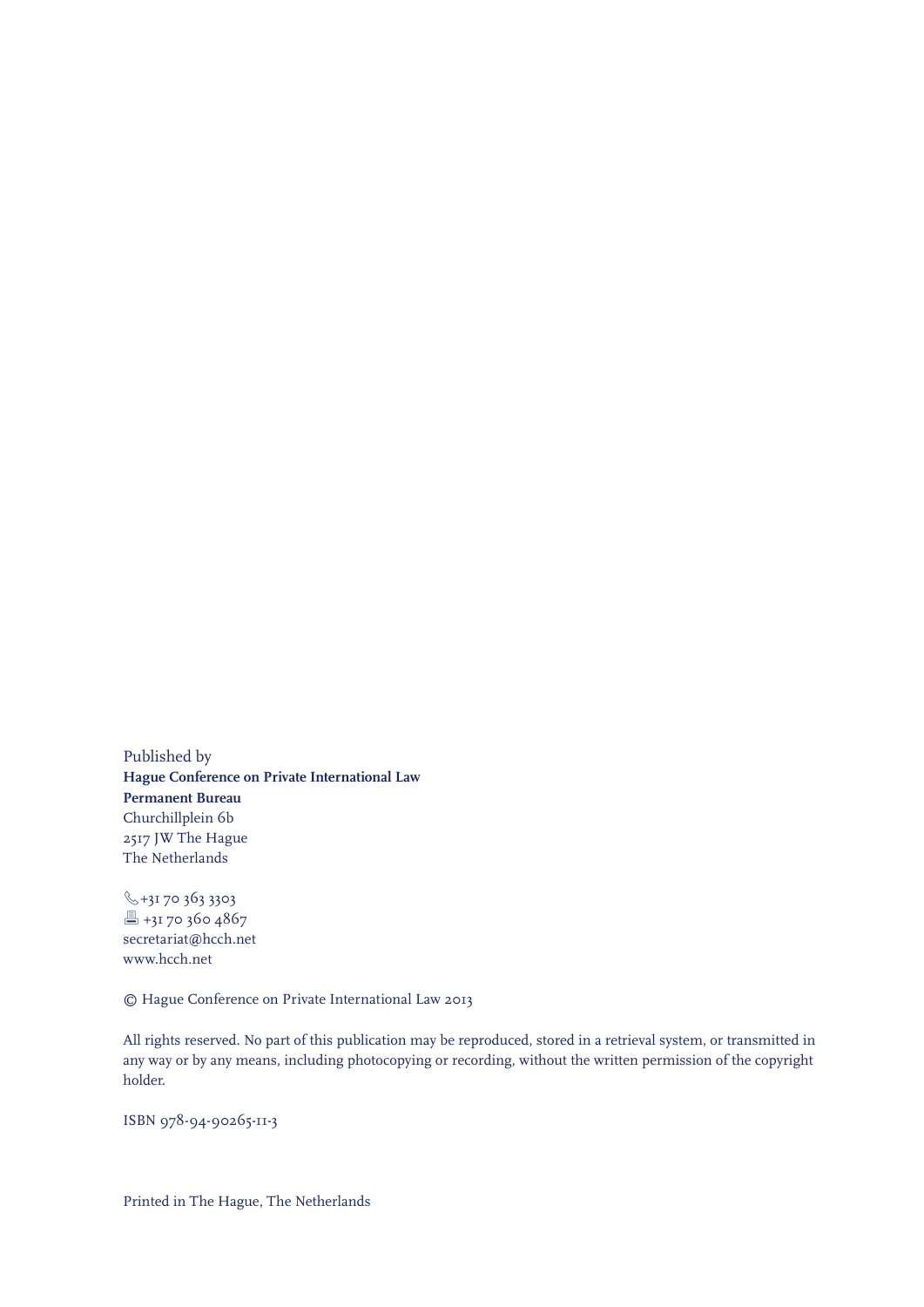### **Background**

This document represents the latest version of Emerging Guidance regarding the development of the International Hague Network of Judges and a set of General Principles for Judicial Communications within the context of the *Hague Convention of 25 October 1980 on the Civil Aspects of International Child Abduction* (hereinafter "the 1980 Hague Child Abduction Convention") and the International Hague Network of Judges, including commonly accepted safeguards for direct judicial communications in specific cases. The drawing up of these Principles began following the Fifth Meeting of the Special Commission to review the operation of the *Hague Convention of 25 October 1980 on the Civil Aspects of International Child Abduction* and the practical implementation of the *Hague Convention of 19 October 1996 on Jurisdiction, Applicable Law, Recognition, Enforcement and Co-operation in Respect of Parental Responsibility and Measures for the Protection*  of Children (30 October - 9 November 2006).<sup>I</sup> Among the Conclusions and Recommendations of this meeting, the section relating to judicial communications contains the recommendation that the future work of the Permanent Bureau would include exploring the value of drawing up principles concerning direct judicial communications, which could serve as a model for the development of good practice, with the advice of a consultative group of experts drawn primarily from the judiciary.<sup>2</sup>

With this in mind, the Permanent Bureau gathered together a group of experts in July 2008 to discuss a preliminary draft.<sup>3</sup> The draft was improved in the light of comments made by the experts to provide a basis for further discussion and

- 1 "Conclusions and Recommendations of the Fifth Meeting of the Special Commission to review the operation of the *Hague Convention of 25 October 1980 on the Civil Aspects of International Child Abduction* and the practical implementation of the *Hague Convention of 19 October 1996 on Jurisdiction, Applicable Law, Recognition, Enforcement and Co-operation in respect of Parental Responsibility and Measures for the Protection of Children* (30 October-9 November 2006)", adopted by the Special Commission (hereinafter, "Conclusions and Recommendations of the Fifth Meeting of the Special Commission"). Available on the website of the Hague Conference at < www.hcch.net > under "Child Abduction Section" then "Special Commission meetings on the practical operation of the Convention".
- 2 Conclusion and Recommendation No 1.6.7 e). This follows a suggestion for a recommendation contained in P. Lortie, "Report on Judicial Communications in relation to international child protection", Prel. Doc. No 8 of October 2006 drawn up for the attention of the Fifth Meeting of the Special Commission to review the operation of the *Hague Convention of 25 October 1980 on the Civil Aspects of International Child Abduction* (The Hague, 30 October – 9 November 2006) (hereinafter, "Prel. Doc. No 8/2006 on Judicial Communications"), at para. 73 under 7 w). Available on the website of the Hague Conference at < www.hcch.net > under "Child Abduction Section" then "Special Commission meetings on the practical operation of the Convention" and "Preliminary Documents".
- 3 The following experts met at the Permanent Bureau: The Honourable Justice Victoria Bennett (Australia), Judge Eberhard Carl (Germany), Senior Judge Francisco Javier Forcada Miranda (Spain), Judge Myriam de Hemptinne (Belgium), Judge Jónas Johannsson (Iceland), The Honourable Justice Judith Kreeger (United States of America), Judge Robine de Lange-Tegelaar (Netherlands), Judge Jorge Antonio Maurique (Brazil), The Honourable Justice Dionisio Núñez Verdín (Mexico), Judge Annette C. Olland (Netherlands), The Honourable Judge Ricardo C. Pérez Manrique (Uruguay), Judge Lubomir Ptáček (Czech Republic), Kathy Ruckman (United States of America), Andrea Schulz (Germany), Judge Mônica Jacqueline Sifuentes Pacheco de Medeiros (Brazil), Judge Graciela Tagle (Argentina), François Thomas (European Union), The Right Honourable Lord Justice Mathew Thorpe (United Kingdom, England and Wales) and Markus Zalewski (European Union).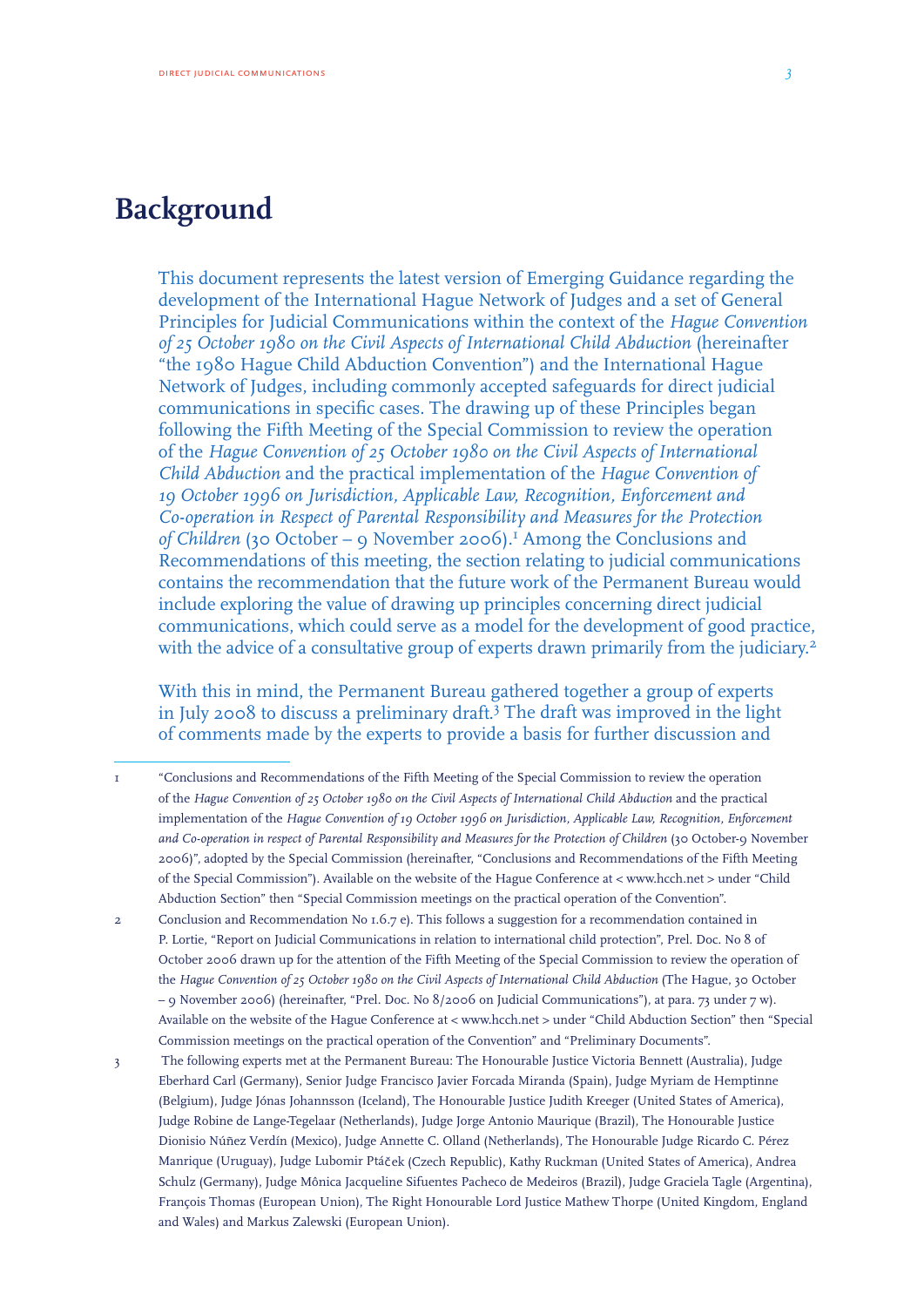consultation at the Joint Conference of the European Commission-Hague Conference on Direct Judicial Communications on Family Law Matters and the Development of Judicial Networks (hereinafter "the Joint EC-HCCH Conference"), which took place in Brussels, Belgium, in January 2009.4 The Joint EC-HCCH Conference underlined the continued development and refinement of the Draft General Principles for Judicial Communications in consultation with judges from all regions of the world and different legal traditions.5 The draft was the subject of discussion at a number of judicial conferences which took place thereafter.<sup>6</sup>

On 28 June 2010, the Permanent Bureau gathered together a group of experts drawn from the judiciary7 to develop further the Emerging Guidance for the development of the International Hague Network of Judges and the Draft General Principles for Judicial Communications. With a view to facilitate the work of the group of experts, a list of policy issues regarding these matters, prepared by the Permanent Bureau, was distributed to experts in advance of the meeting.

An earlier version of this document, prepared by the Permanent Bureau in the light of the consultations carried out thus far, was submitted formally in March 2011 to Contracting States to the 1980 Hague Child Abduction Convention and to the *Hague Convention of 19 October 1996 on Jurisdiction, Applicable Law, Recognition, Enforcement and Co-operation in Respect of Parental Responsibility and Measures for the Protection of Children* (hereinafter "the 1996 Hague Child Protection Convention") for their comments and suggestions prior to the meeting of the Special Commission to review the operation of those two Conventions, which took place from 1 to 10 June 2011. The Special Commission gave its general endorsement to the Emerging Guidance and General Principles for Judicial Communications contained in Preliminary Document No 3 A. The current version of Preliminary Document No 3 A, the content of which is reproduced in this document, has been revised taking into account the discussions within the Special Commission.

<sup>4</sup> The Conclusions and Recommendations of the Joint EC-HCCH Judicial Conference are available on the website of the Hague Conference at < www.hcch.net > under "Child Abduction Section" then "Judicial Communications". These Conclusions and Recommendations were adopted by consensus by more than 140 judges from more than 55 jurisdictions representing all continents.

<sup>5</sup> See, *ibid*., Conclusion and Recommendation No 16.

<sup>6</sup> The Third Judicial Conference on Cross-Frontier Family Law Issues, St. Julian's, Malta, 24-26 March 2009; the International Family Justice Judicial Conference for Common Law and Commonwealth Jurisdictions, Cumberland Lodge, Windsor, United Kingdom, 4-8 August 2009; the International Hague Network of Judges Latin American Judges' Meeting, Montevideo, Uruguay, 4 December 2009; the International Judicial Conference on Cross-border Family Relocation, Washington, D.C., United States of America, 23-25 March 2010; and, the Inter-American Meeting of International Hague Network Judges and Central Authorities on International Child Abduction, Mexico, 23-25 February 2011.

<sup>7</sup> The following experts met at the Permanent Bureau: The Honourable Judge Peter Boshier (New Zealand), The Honourable Justice Jacques Chamberland (Canada, Civil Law), Judge Martina Erb-Klunemann (Germany), Senior Judge Francisco Javier Forcada Miranda (Spain), Judge Myriam de Hemptinne (Belgium), Judge Jacques M.J. Keltjens (Netherlands), The Honourable Justice Judith Kreeger (United States of America), The Honourable Justice Dionisio Núñez Verdín (Mexico), The Honourable Judge Ricardo C. Pérez Manrique (Uruguay), Judge Lubomir Ptáček (Czech Republic), Judge Mônica Jacqueline Sifuentes Pacheco de Medeiros (Brazil) and The Right Honourable Lord Justice Mathew Thorpe (United Kingdom, England and Wales). Jenny Clift (United Nations Commission on International Trade Law (UNCITRAL)) joined the group as the officer responsible at the UNCITRAL Secretariat for judicial communications in insolvency matters.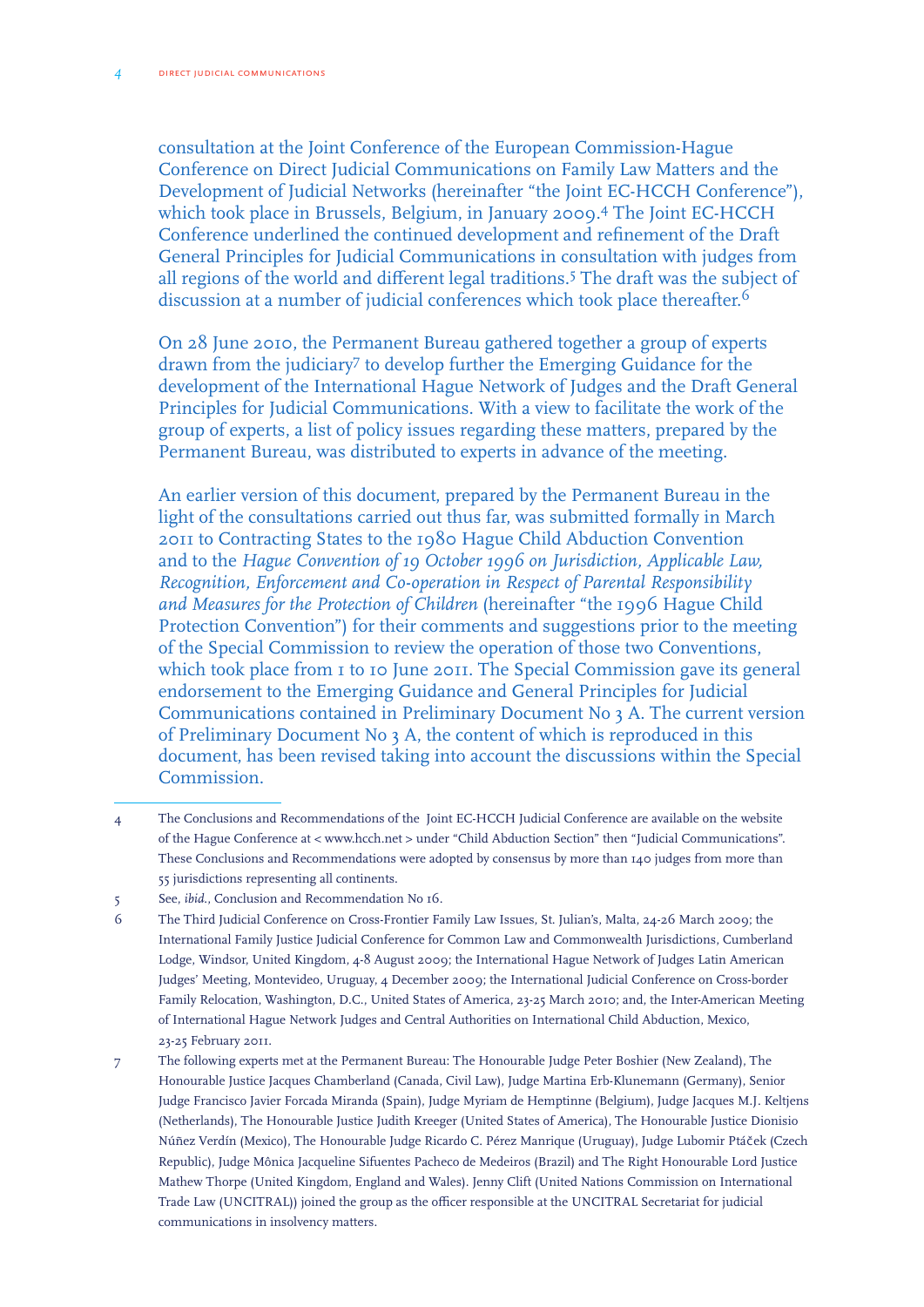This document and the General Principles for Judicial Communications are work in progress, as they could be improved in the future. Comments and suggestions from States, interested organisations, or judges, especially members of the International Hague Network of Judges, are always welcome.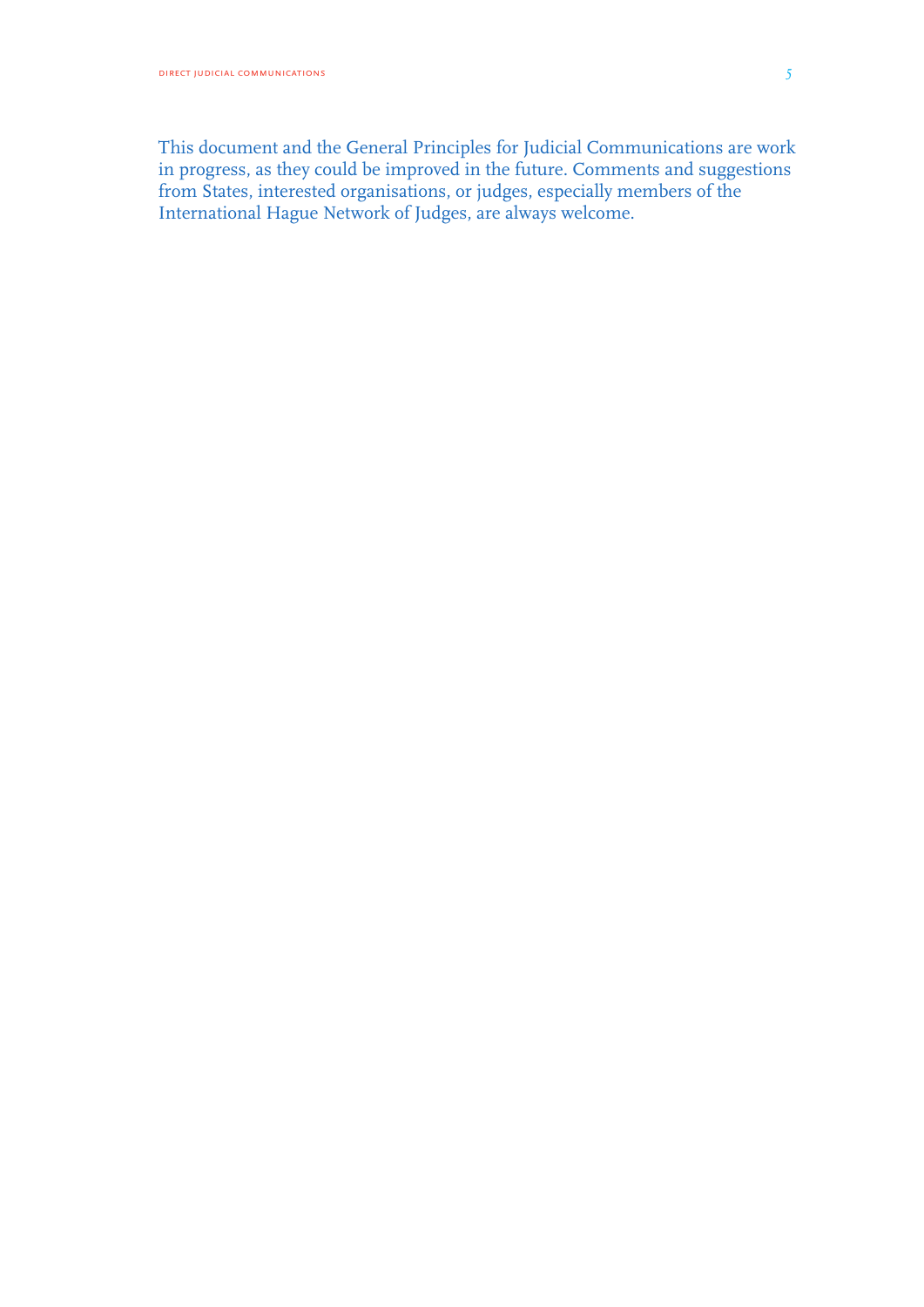### **Introduction**

The creation of the International Hague Network of Judges specialising in family matters was first proposed at the 1998 De Ruwenberg Seminar for Judges on the international protection of children.<sup>8</sup> It was recommended that the relevant authorities (*e.g*., court presidents or other officials as is appropriate within the different legal cultures) in the different jurisdictions designate one or more members of the judiciary to act as a channel of communication and liaison with their national Central Authorities, with other judges within their jurisdictions and with judges in other Contracting States, in respect, at least initially, of issues relevant to the 1980 Hague Child Abduction Convention. It was felt that the development of such a network would facilitate communications and co-operation between judges at the international level and would assist in ensuring the effective operation of the 1980 Hague Child Abduction Convention. More than 15 years later, it is now recognised that there is a broad range of international instruments, both regional and multilateral, in relation to which direct judicial communications can play a role beyond the 1980 Hague Child Abduction Convention.9

Since its inception, a number of judicial conferences have supported the expansion of the International Hague Network of Judges. The Fourth,<sup>10</sup> Fifth<sup>11</sup> and Sixth<sup>12</sup> Meetings of the Special Commission to review the operation of the *Hague Child Abduction Convention* discussed these developments, and their Conclusions and Recommendations demonstrate support for the International Hague Network of Judges and the continuation of work aimed at further development. In January 2009, the Joint EC-HCCH Conference emphasised the value of direct judicial communications in international child protection cases, as well as the development of international, regional and national judicial networks to support such communications.<sup>13</sup> On that latter point, the Joint Conference invited the different networks to operate in a complementary and co-ordinated manner in

<sup>8</sup> Information on the 1998 De Ruwenberg Judicial Seminar is available on the website of the Hague Conference at < www.hcch.net > under "Child Abduction Section" then "Judicial Seminars on the International Protection of Children" and "Other Judicial Seminars".

<sup>9</sup> See Conclusion and Recommendation No 17, supra, note 4. See, for example, the 1996 Hague Child Protection Convention and instruments of a regional nature within the European Union and the Organization of American States.

<sup>10</sup> "Conclusions and Recommendations of the Fourth Meeting of the Special Commission to review the operation of the *Hague Convention of 25 October 1980 on the Civil Aspects of International Child Abduction* (22–28 March 2001)", drawn up by the Permanent Bureau (hereinafter, "Conclusions and Recommendations of the Fourth Meeting of the Special Commission"), see Conclusions and Recommendations Nos 5.5 to 5.7. Available on the website of the Hague Conference at < www.hcch.net > under "Child Abduction Section" then "Special Commission meetings on the practical operation of the Convention" and "Preliminary Documents".

<sup>11</sup> Conclusions and Recommendations of the Fifth Meeting of the Special Commission, *supra*, note 1, see Part VI.

<sup>12</sup> Conclusions and Recommendations of Part I and Part II of the Sixth Meeting of the Special Commission to review the practical operation of the *Hague Convention of 25 October 1980 on the Civil Aspects of International Child Abduction* and the *Hague Convention of 19 October 1996 on Jurisdiction, Applicable Law, Recognition, Enforcement and Co-operation in Respect of Parental Responsibility and Measures for the Protection of Children*, which took place in The Hague respectively from 1 to 10 June 2011 and from 25 to 31 January 2012.

<sup>13</sup> See Conclusion and Recommendation No 1, *supra*, note 4.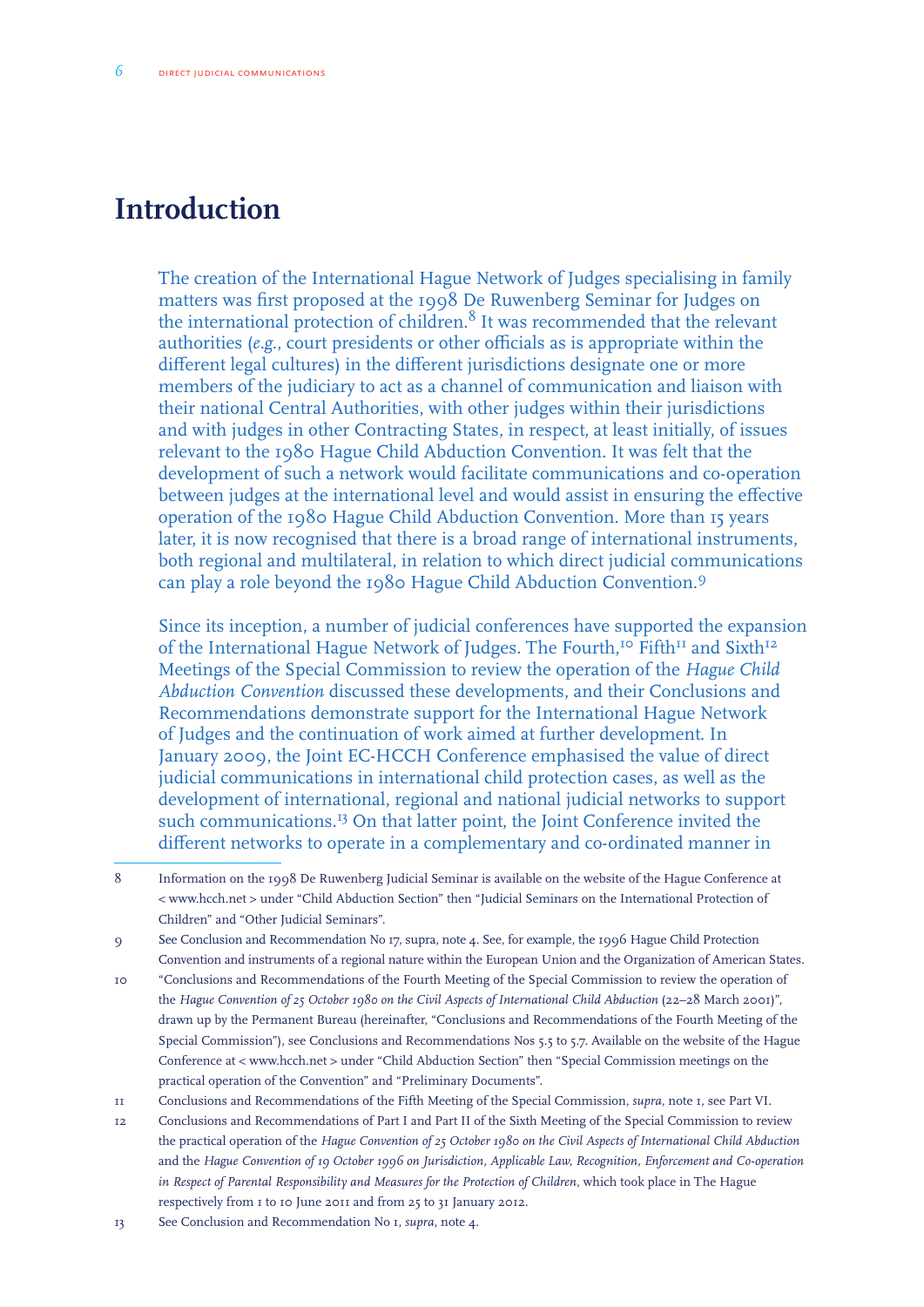order to achieve synergies, and, as far as possible, to observe the same safeguards in relation to direct judicial communications.14 The International Hague Network currently includes more than 80 judges from more than 55 States<sup>15</sup> in all continents.

The role of a member of the International Hague Network of Judges is to be a link between his or her colleagues at the domestic level and other members of the Network at the international level. There are two main communication functions exercised by members of the Network. The first communication function is of a general nature (*i.e*., not case specific). It includes the sharing of general information from the International Hague Network or the Permanent Bureau with his or her colleagues in the jurisdiction and assisting with the reverse flow of information. It may also encompass participation in international judicial seminars. The second communication function consists of direct judicial communications with regard to specific cases, the objective of such communications being to address any lack of information that the competent judge has about the situation and legal implications in the State of the habitual residence of the child. In this context, members of the Network may be involved in facilitating arrangements for the prompt and safe return of the child, including the establishment of urgent and / or provisional measures of protection and the provision of information about custody or access issues or possible measures for addressing domestic violence or abuse allegations. These communications will often result in considerable time savings and better use of available resources, all in the best interests of the child.

The Principles for Judicial Communications will provide transparency, certainty and predictability to such communications for both judges involved as well as for the parties and their representatives. Such Principles are meant to ensure that direct judicial communications are carried out in a way which respects the legal requirements in the respective jurisdictions and the fundamental principle of judicial independence in carrying out Network functions. The Principles are drafted in a flexible way to meet the various procedural requirements found in different legal systems and legal traditions.

Where there is concern in any State as to the proper legal basis for direct judicial communications, whether under domestic law or procedure, or under relevant international instruments, the necessary steps should be taken to ensure within the State that such legal basis exists.<sup>16</sup>

Efforts should be made within States to promote the appropriate use of direct judicial communications in the international protection of children, to increase awareness of the existence and role of Network Judges<sup>17</sup> and to ensure, where appropriate, that necessary support and resources are provided to enable them to function effectively.

<sup>14</sup> See, *ibid*., Conclusion and Recommendation No 6.

<sup>15</sup> A list of members of the International Hague Network of Judges is available on the website of the Hague Conference at < www.hcch.net > under "Child Abduction Section" then "The International Hague Network of Judges".

<sup>16</sup> See Conclusion and Recommendation No 15, *supra*, note 4.

<sup>17</sup> See, *ibid*., Conclusion and Recommendation No 11.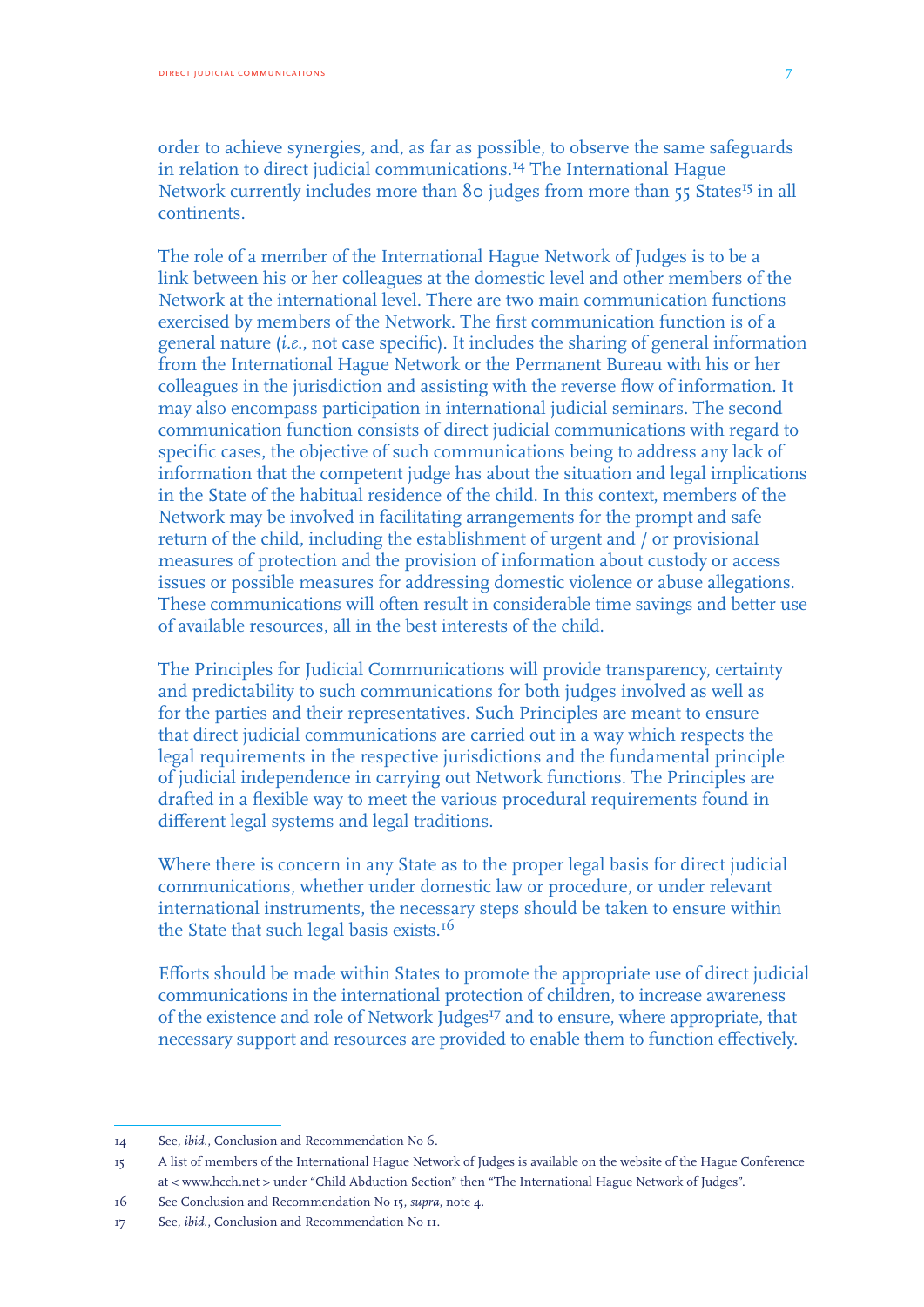## **Emerging guidance regarding the development of the International Hague Network of Judges**

Over the years, a number of rules have emerged regarding the appointment and designation of members of the International Hague Network of Judges as well as information about members of the Network and its dissemination. The Joint EC-HCCH Conference recognised that adequate resources, including administrative and legal resources, should be made available to support the work of Network Judges as their workload increases.<sup>18</sup> Furthermore, States experiencing a high volume of international child protection cases were invited to consider setting up an office to support the work of the Network Judge or Judges.<sup>19</sup> Finally, the Joint EC-HCCH Conference recommended to advance the development of national networks in support of the international and regional networks.<sup>20</sup>

#### **1 Appointment and designation of members of the International Hague Network of Judges**

- 1.1 States that have not designated Network Judges are strongly encouraged to do so.<sup>21</sup>
- 1.2 Judges designated to the Network with responsibility for international child protection matters should be sitting judges<sup>22</sup> with authority and present experience in that area.<sup>23</sup> Competent authorities responsible for making such designations vary from State to State. Examples of these competent authorities include judicial councils, supreme courts, chief justices, assemblies of judges or, sometimes, the Ministry of Justice or other relevant government department.<sup>24</sup>
- 1.3 The process for the designation of Network Judges should respect the independence of the judiciary.<sup>25</sup>
- 1.4 Designation of Network Judges in States that are not Parties to the Hague Children's Conventions is also encouraged.26

<sup>18</sup> See, *ibid*., Conclusion and Recommendation No 13.

<sup>19</sup> See, *ibid*., Conclusion and Recommendation No 14.

<sup>20</sup> See, *ibid*., Conclusion and Recommendation No 10.

<sup>21</sup> See, *ibid*., Conclusion and Recommendation No 2.

<sup>22</sup> These are judges that are currently carrying out judicial functions.

<sup>23</sup> See Conclusion and Recommendation No 3, *supra*, note 4.

<sup>24</sup> Prel. Doc. No 8/2006 on Judicial Communications, *supra,* note 2, paras 19-21.

<sup>25</sup> See Conclusion and Recommendation No 5, *supra*, note 4.

<sup>26</sup> Prel. Doc. No 8/2006 on Judicial Communications, *supra,* note 2, para. 73 under 3 *k)*.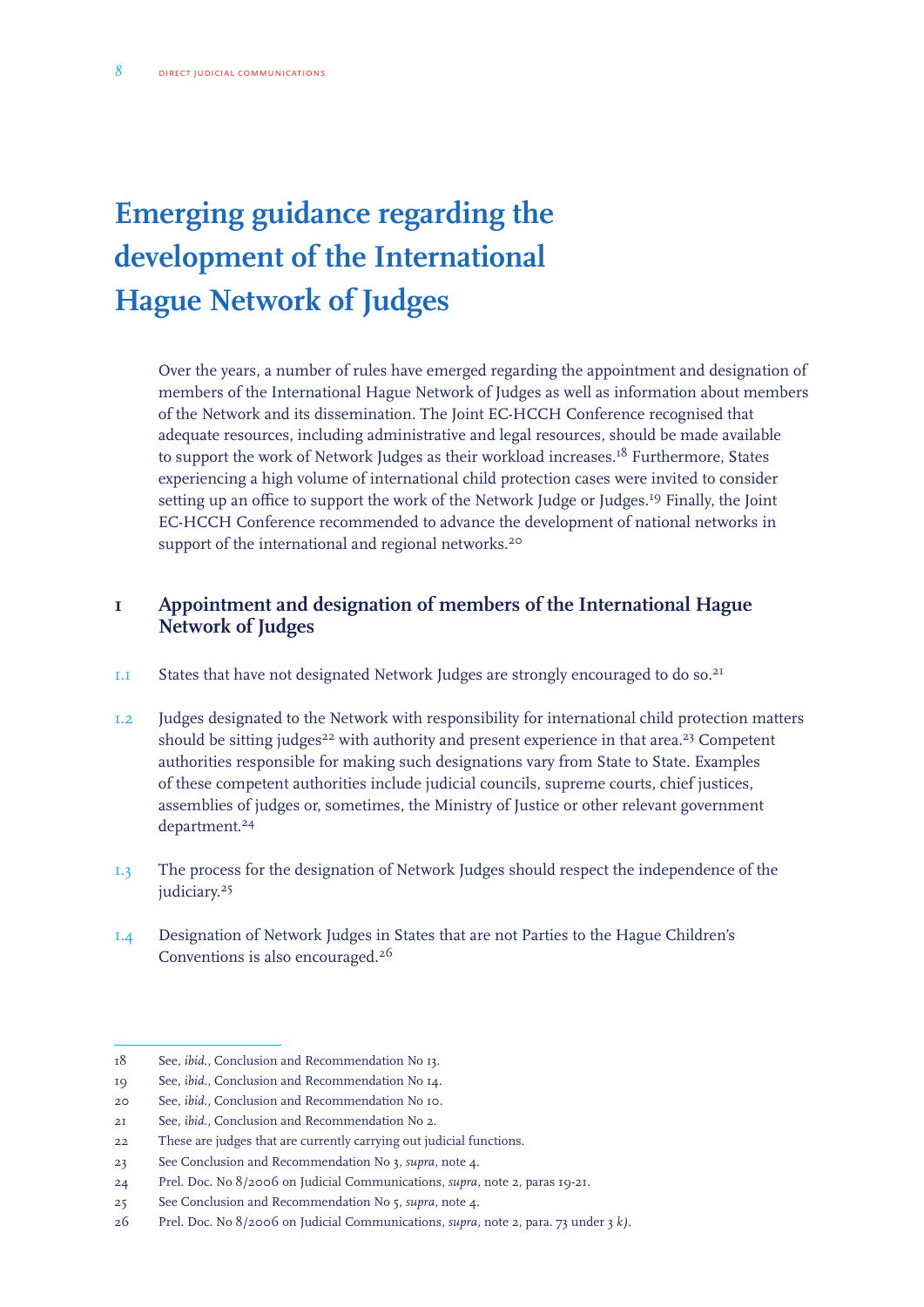- 1.5 States that have designated a judge specialised in child protection matters in the context of other networks are invited to do the same within the context of the International Hague Network of Judges and vice versa.<sup>27</sup>
- 1.6 Where possible, designations should be for as long a period as possible in order to provide stability to the Network while recognising the need to have new members join the Network on a regular basis. It is established practice that judges who are no longer active should resign from the Network to be replaced by sitting judges with authority and present experience in that area.
- 1.7 Designations should be made by way of a signed letter or the transmission of any official document from the competent authority responsible for the designation.
- 1.8 Where two or more members are designated for a State, it is established practice that designation should identify the territorial units or systems of law for which each judge has responsibility, and should also indicate the judge who is the primary contact and the judge who is the alternate contact.

#### **2 Information about members of the Network**

- 2.1 Details of the individual members of the Network should be forwarded to the Permanent Bureau for inclusion in a list of members available in both English and French.
- 2.2 The information to be provided for inclusion in the list of members of the Network should consist of the name of the judge and, if possible, in order to assist the Permanent Bureau of the Hague Conference with translation, the position of the judge and the name of the court where the judge sits in both French and English, in addition to the position and the name in the original language(s). Other information to be provided includes the official contact details of the judge, including postal and e-mail addresses, telephone and fax numbers, as well as the judge's preferred method of communication. Finally, members should indicate the languages in which they are able to communicate in writing and orally.
- 2.3 This information will be kept by the Permanent Bureau and should be updated as necessary.
- 2.4 A copy of the list of judges, including their contact details, will be made available for distribution only to members of the Network. However, names and positions of the members are available to the public through the Hague Conference website and *The Judges' Newsletter on International Child Protection.*
- 2.5 When a judge has been designated to the International Hague Network of Judges appropriate steps should be taken for other judges or Central Authorities dealing with international child protection matters to be informed of the designation.
- 2.6 It is recommended to Central Authorities that applications under the 1980 Hague Child Abduction Convention should contain the name of the Hague Network Judge in the requesting State.

<sup>27</sup> *Ibid*., para. 73 under 4 *l)*.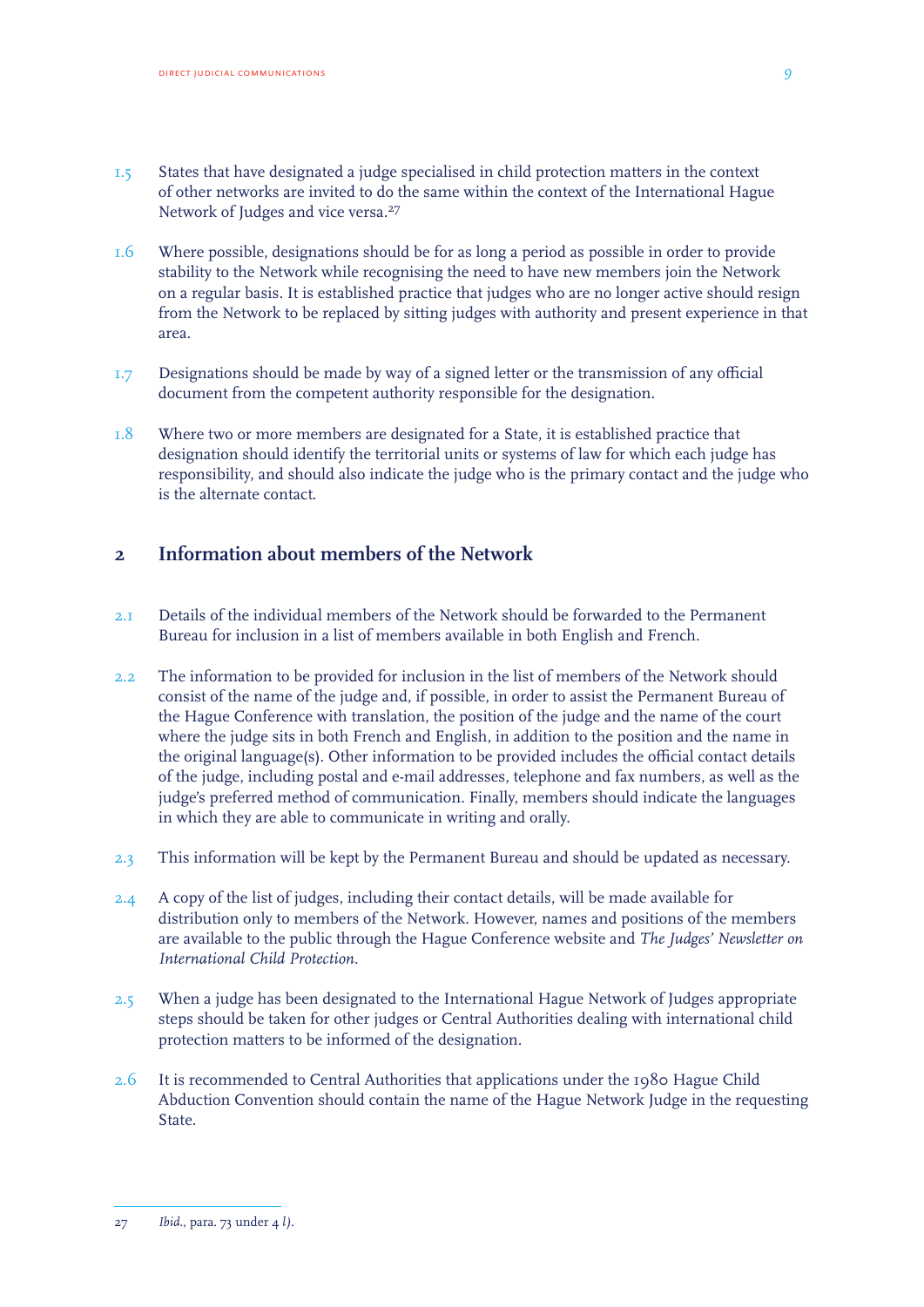## **Principles for General Judicial Communications**

The responsibilities of the Hague Network Judge include the collecting of information and news relevant to the implementation of the Hague Conventions and other international child protection matters, both nationally and internationally. He or she will then ensure that this information is disseminated both internally to other judges within his or her State, and internationally amongst members of the Network.

#### **3 Internally – within the domestic court system**

- 3.1 The Hague Network Judge should make his or her colleagues in the jurisdiction aware of legislation and Conventions on child protection in general and inform them as to their application in practice. Initiation of and participation in internal training seminars for judges and legal professionals as well as writing articles for publication is also part of this role.
- 3.2 The Hague Network Judge makes certain that other judges within his or her jurisdiction who hear international child protection cases receive their issue of *The Judges' Newsletter on International Child Protection*, published by the Permanent Bureau of the Hague Conference, and are aware of any other information, such as on the International Child Abduction Database (INCADAT) of the Hague Conference,<sup>28</sup> that might contribute to the development of the expertise of the individual judge.

#### **4 Internally – relationship with Central Authorities**

Another function of the Hague Network Judge is to promote effective working relationships between all those involved in international child protection matters so as to ensure the most effective application of the relevant rules and procedures.

- 4.1 It is recognised that the relationship between judges and Central Authorities can take different forms<sup>29</sup>
- 4.2 Central Authorities may play an important role in giving support to judicial networks and in facilitating direct judicial communications.30
- 4.3 Successful working relationships depend on the development of mutual trust and confidence between judges and Central Authorities.

<sup>28</sup> Accessible at < www.incadat.com >.

<sup>29</sup> Conclusions and Recommendations of the Fifth Meeting of the Special Commission, *supra*, note 1, Conclusion and Recommendation No 1.6.4; Prel. Doc. No 8/2006 on Judicial Communications, *supra*, note 2, paras 27-29 and para. 73 under 2 *b)*.

<sup>30</sup> See Conclusion and Recommendation No 12, *supra*, note 4.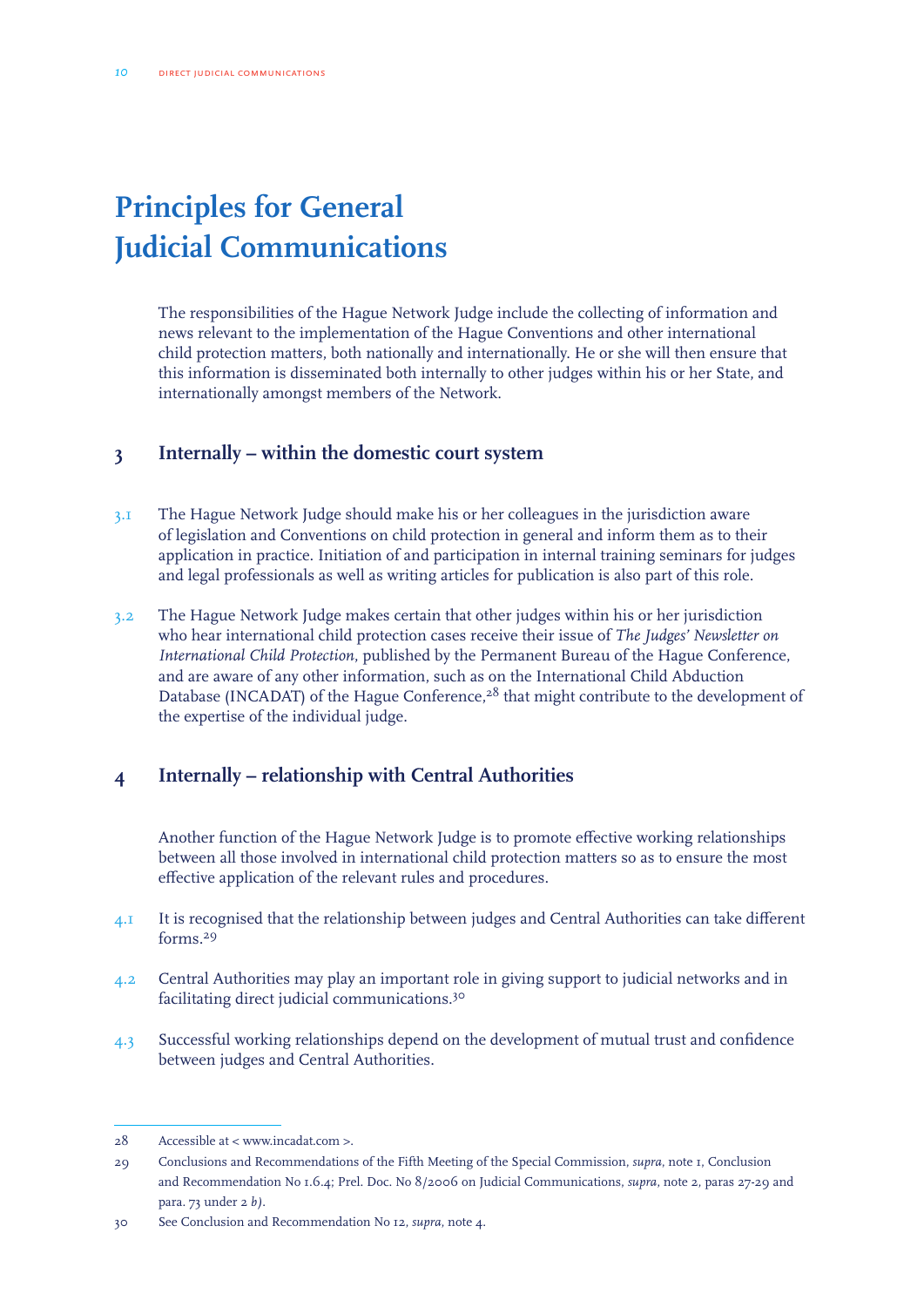- 4.4 Meetings involving judges and Central Authorities at a national, bilateral, regional or multilateral level are a necessary part of building this trust and confidence and can assist in the exchange of information, ideas and good practice.<sup>31</sup>
- 4.5 The Hague Network Judge will promote within his / her jurisdiction international child protection collaboration generally.

#### **5 Internationally – with foreign judges and the Permanent Bureau**

- 5.1 The Hague Network Judge will encourage members of the judiciary in his / her jurisdiction to engage, where appropriate, in direct judicial communications.
- 5.2 The Hague Network Judge may provide, or facilitate the provision of, responses to focussed enquiries from foreign judges concerning legislation and Conventions on international child protection and their operation in his / her jurisdiction.32
- 5.3 The Hague Network Judge is responsible for ensuring that important judgments dealing with direct judicial communications, among other matters, are sent to the editors of the International Child Abduction Database (INCADAT).
- 5.4 The Hague Network Judge may be invited to contribute to the Permanent Bureau's *Judges' Newsletter on International Child Protection*.
- 5.5 The Hague Network Judge is encouraged to participate in international judicial seminars on child protection in so far as it is relevant and possible.

<sup>31</sup> Prel. Doc. No 8/2006 on Judicial Communications, *supra,* note 2, para. 73 under 2 *g)*.

<sup>32</sup> It is important to note that Central Authorities under Art. 7 *e)* of the 1980 Hague Child Abduction Convention shall, in particular, either directly or through any intermediary, take all appropriate measures "to provide information of a general character as to the law of their State in connection with the application of the Convention".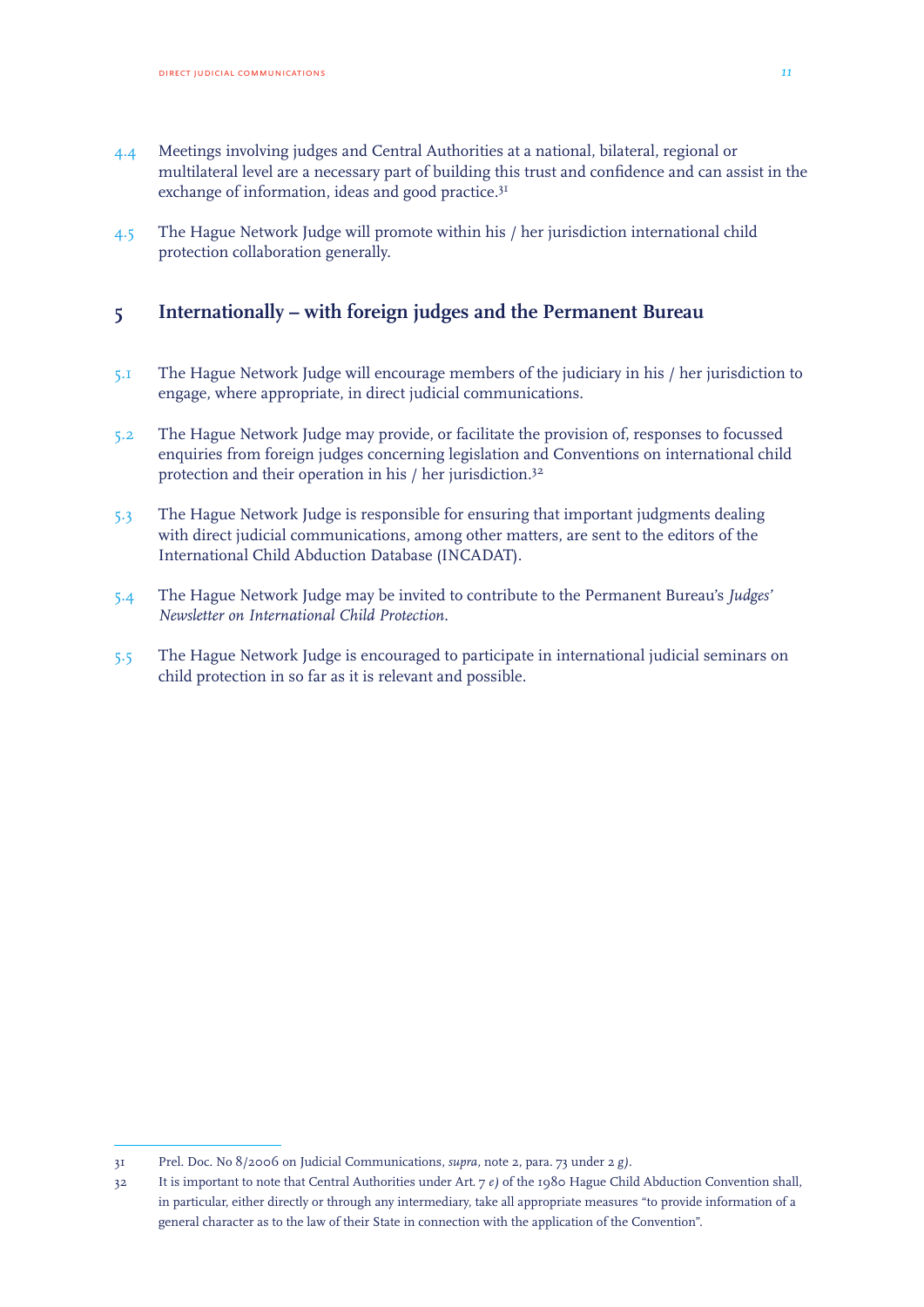## **Principles for Direct Judicial Communications in specific cases including commonly accepted safeguards**

Direct judicial communications refer to communications that take place between sitting judges concerning a specific case. Current practice shows that these communications mostly take place in child abduction cases under the 1980 Hague Child Abduction Convention. These cases show that these communications can be very useful for resolving some of the practical issues, for example, surrounding return and they may result in immediate decisions or settlements between the parents before the court in the requested State.

The role of the Hague Network Judge is to receive and, where necessary, channel incoming judicial communications and initiate or facilitate outgoing communications. The Hague Network Judge may be the judge involved in the communication itself, or he or she may facilitate the communication between the judges seized with the specific case. Such communications are different from Letters of Request. The taking of evidence should follow the channels prescribed by law. When a judge is not in a position to provide assistance he or she may invite the other judge to contact the relevant authority.

Matters that may be the subject of direct judicial communications include, for example:

- a scheduling the case in the foreign jurisdiction:
	- *i* to make interim orders, *e.g*., support, measure of protection;
	- *ii* to ensure the availability of expedited hearings;
- b establishing whether protective measures are available for the child or other parent in the State to which the child would be returned and, in an appropriate case, ensuring the available protective measures are in place in that State before a return is ordered;
- c ascertaining whether the foreign court can accept and enforce undertakings offered by the parties in the initiating jurisdiction;
- d ascertaining whether the foreign court can issue a mirror order (*i.e.*, same order in both jurisdictions);
- e confirming whether orders were made by the foreign court;
- f verifying whether findings about domestic violence were made by the foreign court;
- g verifying whether a transfer of jurisdiction is appropriate.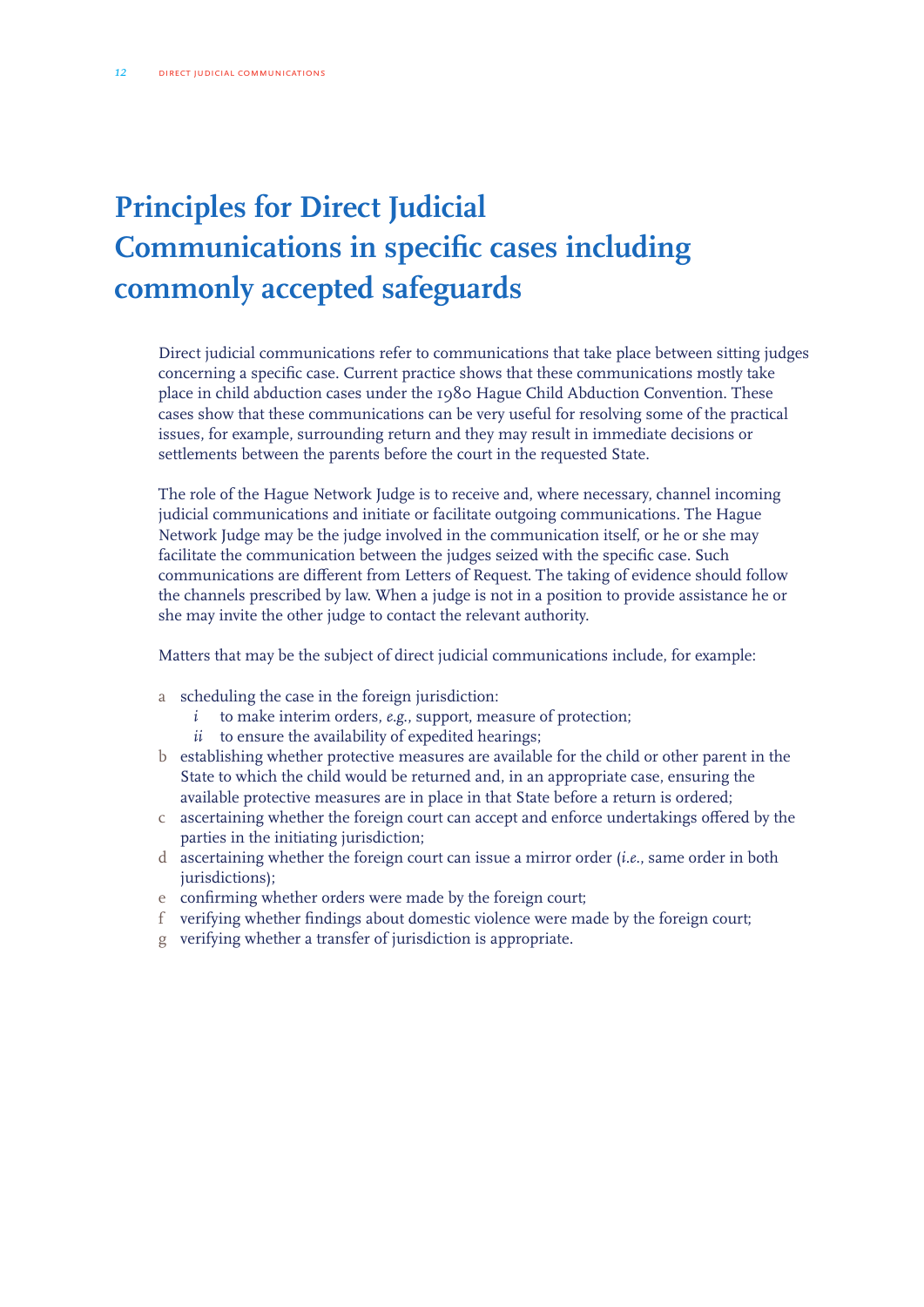#### **6 Communication safeguards**

#### overarching principles

- 6.1 Every judge engaging in direct judicial communications must respect the law of his or her own jurisdiction.<sup>33</sup>
- 6.2 When communicating, each judge seized should maintain his or her independence in reaching his or her own decision on the matter at issue.
- 6.3 Communications must not compromise the independence of the judge seized in reaching his or her own decision on the matter at issue.

commonly accepted procedural safeguards

- 6.4 In Contracting States in which direct judicial communications are practised, the following are commonly accepted procedural safeguards:34
	- except in special circumstances, parties are to be notified of the nature of the proposed communication;
	- a record is to be kept of communications and it is to be made available to the parties;<sup>35</sup>
	- any conclusions reached should be in writing;
	- parties or their representatives should have the opportunity to be present in certain cases, for example via conference call facilities.
- 6.5 Nothing in these commonly accepted procedural safeguards prevents a judge from following rules of domestic law or practices which allow greater latitude.

#### **7 Initiating the communication**

#### **NECESSITY**

7.1 In considering whether the use of direct judicial communications is appropriate, the judge should have regard to speed, efficiency and cost-effectiveness.

- parties to be notified in advance of the nature of proposed communication;
- record to be kept of communications;
- • confirmation of any agreement reached in writing;
- parties or their representatives to be present in certain cases, for example via conference call facilities."
- 35 It is to be noted that records can be kept in different forms such as, for example, a transcription, an exchange of correspondence, a note to file.

<sup>33</sup> Prel. Doc. No 8/2006 on Judicial Communications, *supra,* note 2, para. 73 under 5 *m)*. For example, the taking of evidence should follow the channels prescribed by law.

<sup>34</sup> The text of Principle 6.4 follows from the views of experts consulted that consideration should be given to amend Recommendation No 5.6 of the Fourth Meeting of the Special Commission, which originally stated: "In Contracting States in which direct judicial communications are practised, the following are commonly accepted safeguards:

<sup>•</sup> communications to be limited to logistical issues and the exchange of information;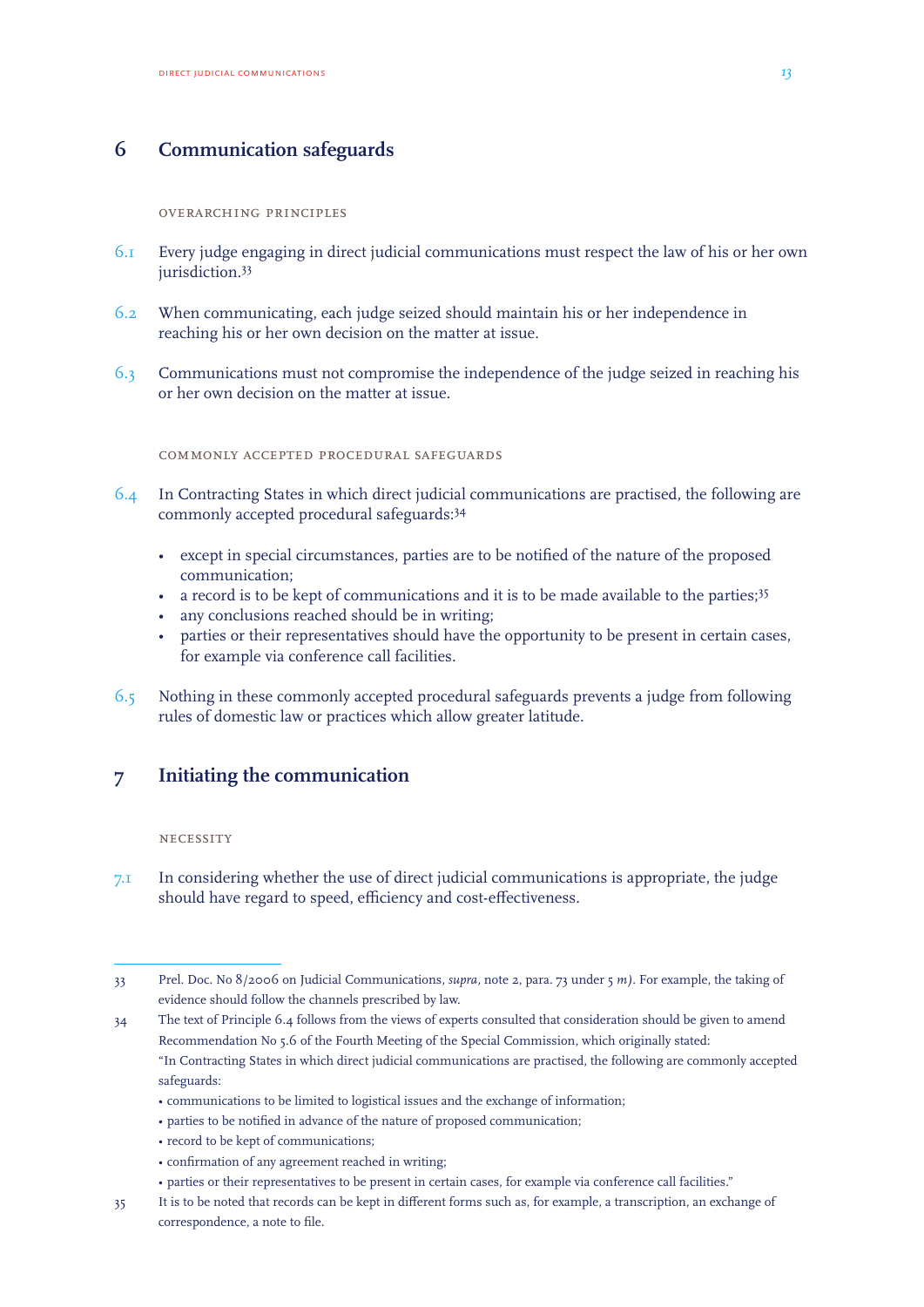timing – before or after the decision is taken

- 7.2 Judges should consider the benefit of direct judicial communications and when in the procedure it should occur.
- 7.3 The timing of the communication is a matter for the judge initiating the communication.<sup>36</sup>

making contact with a judge in the other jurisdiction

- 7.4 The initial communication should ordinarily take place between two Hague Network Judges in order to ascertain the identity of the judge seized in the other jurisdiction.37
- 7.5 When making contact with a judge in another jurisdiction, the initial communication should normally be in writing (see Principle No 8 below) and should in particular identify:
	- a the name and contact details of the initiating judge;
	- b the nature of the case (with due regard to confidentiality concerns);
	- c the issue on which communication is sought;
	- d whether the parties before the judge initiating the communication have consented to this communication taking place;
	- e when the communication may occur (with due regard to time differences);
	- f any specific questions which the judge initiating the communication would like answered;
	- g any other pertinent matters.
- 7.6 The time and place for communications between the courts should be to the satisfaction of both courts. Personnel other than judges in each court may communicate fully with each other to establish appropriate arrangements for the communication without the necessity for participation of counsel unless otherwise ordered by either of the courts.<sup>38</sup>

#### **8 The form of communications and language difficulties**

- 8.1 Judges should use the most appropriate technological facilities in order to communicate as efficiently and as swiftly as possible.39
- 8.2 The initial method and language of communication should, as far as possible, respect the preferences, if any, indicated by the intended recipient in the list of members of the Hague Network. Further communications should be carried out using the initial method and language of communication unless otherwise agreed by the judges concerned.
- 8.3 Where two judges do not understand a common language, and translation or interpretation services are required, such services could be provided either by the court or the Central Authority in the country from which the communication is initiated.
- 8.4 Hague Network Judges are encouraged to improve their foreign language skills.

<sup>36</sup> Prel. Doc. No 8/2006 on Judicial Communications, *supra*, note 2, para. 73 under 5 *n)*.

<sup>37</sup> *Ibid.*, under *5 o)*.

<sup>38</sup> See American Law Institute, "Guidelines Applicable to Court-to-Court Communications in Cross-Border Cases", appearing as Annex K in Prel. Doc. No 8/2006 on Judicial Communications, *supra,* note 2, Guideline 7 *d)*.

<sup>39</sup> 2001/470/EC: Council Decision of 28 May 2001 establishing a European Judicial Network in civil and commercial matters, Art. 8, *OJ L 174, 27/06/2001*, pp. 25-31.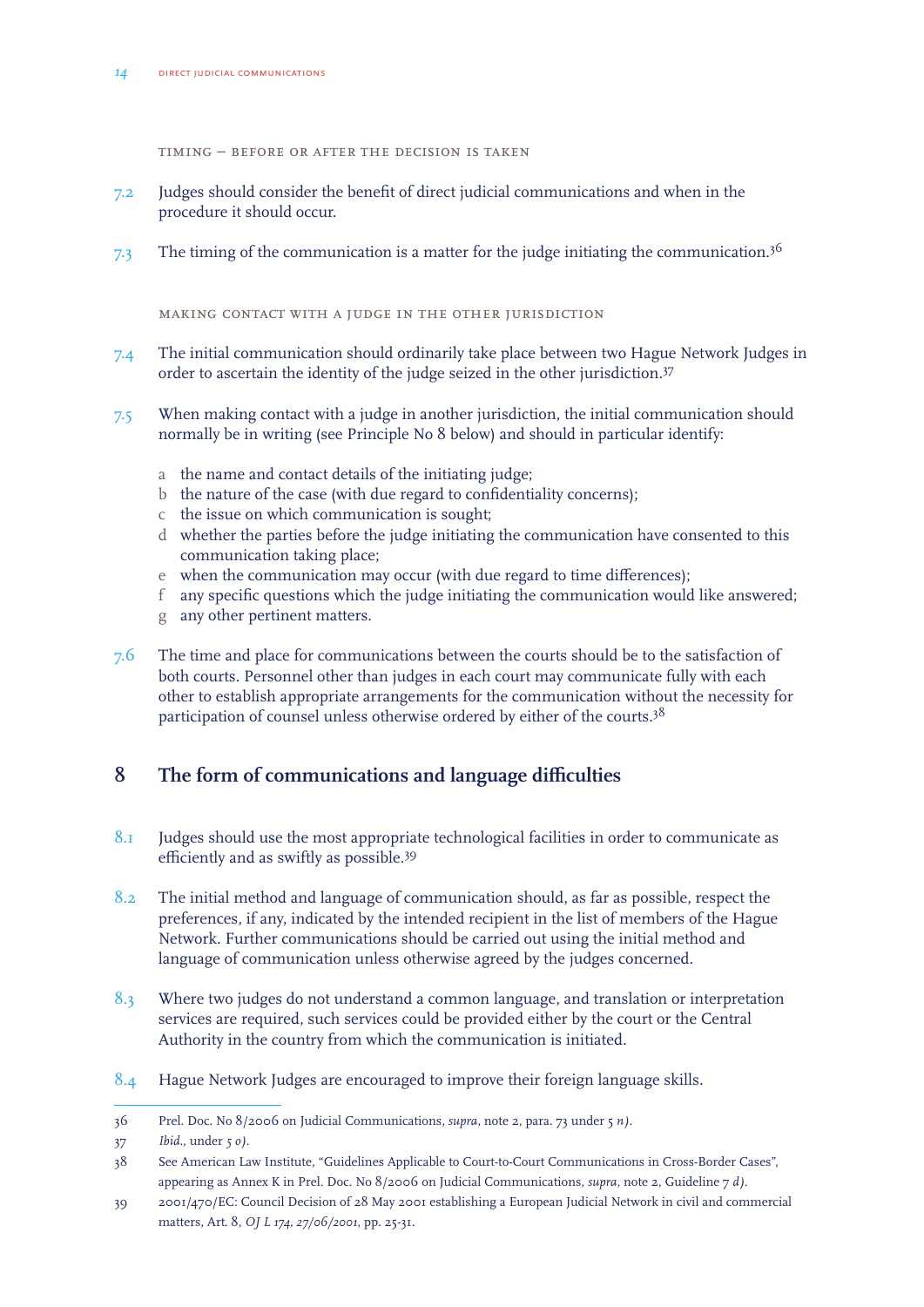#### WRITTEN COMMUNICATIONS

- 8.5 Written communications, particularly in initiating the contact, are valuable as they provide for a record of the communication and help alleviate language and time zone barriers.
- 8.6 Where the written communication is provided through translation, it is good practice also to provide the message in its original language.
- 8.7 Communications should always include the name, title and contact details of the sender.
- 8.8 Communications should be written in simple terms, taking into account the language skills of the recipient.
- 8.9 As far as possible, appropriate measures should be taken for the personal information of the parties to be kept confidential.
- 8.10 Written communications should be transmitted using the most rapid and efficient means of communication and, in those cases where it is necessary for confidential data to be transmitted, secured means of communication should be employed.
- 8.11 Written communications should always be acknowledged as soon as possible with an indication as to when a response will be provided.
- 8.12 All communications should be typewritten.
- 8.13 Ordinarily, communications should be in writing, save where the judges concerned are from jurisdictions with proceedings conducted in the same language.

#### oral communications

- 8.14 Oral communications are encouraged where judges involved come from jurisdictions which share the same language.
- 8.15 Where the judges do not speak the same language, one or both of them, subject to an agreement between the two judges concerned, should have at their disposal a competent and neutral interpreter who can interpret to and from their language.
- 8.16 Where necessary, personal information concerning the parties should be anonymised for the purposes of oral communication.
- 8.17 Oral communications can take place either by telephone or videoconference and, in those cases where it is necessary that they deal with confidential information, such communications should be carried out using secured means of communication.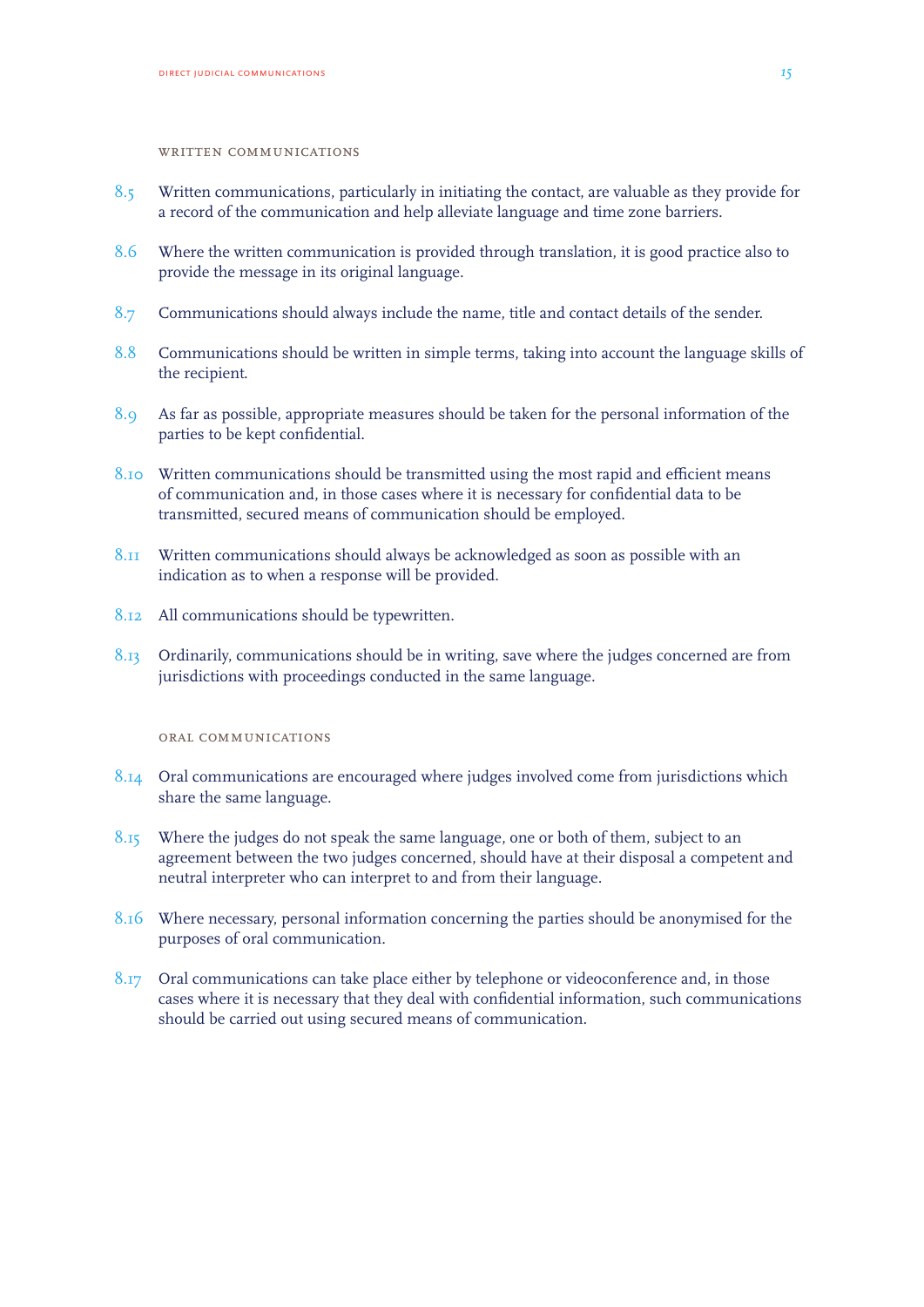#### **9 Keeping the Central Authority informed of judicial communications**

9.1 Where appropriate, the judge engaged in direct judicial communications may consider informing his or her Central Authority that a judicial communication will take place.

Additional information and examples of direct judicial communication can be found in the "Report on Judicial Communications in Relation to International Child Protection".40

<sup>40</sup> Prel. Doc. No 8/2006 concerning judicial communications, *supra*, note 2, paras 35-42, and Prel. Doc. No 8/2006, Annexes, pp. 23-26.